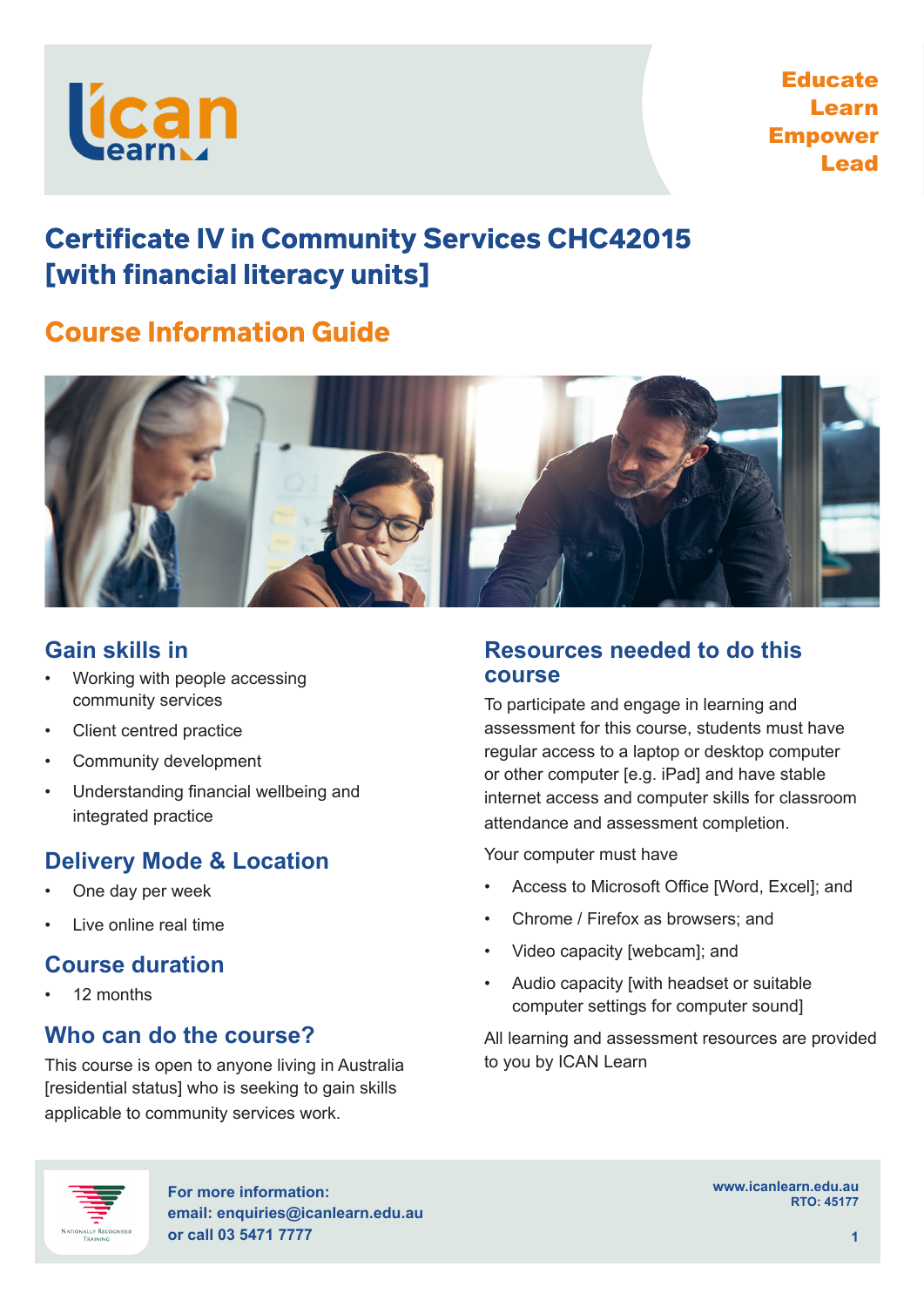

## **Why learn about community services and financial wellbeing?**

Community services including financial wellbeing work is a great way to contribute to the wellbeing of others and make a real difference in a practical way.

Outcomes for those completing this course include roles in mental health, aged care, disability services, housing and homelessness services, health roles, financial wellbeing roles and other community services roles with the ultimate outcome that improves overall wellbeing of individuals and communities.

Learning the content of the financial literacy education skillset as part of this course means you can provide some information to your clients and know when to refer to a financial counsellor. It's a great way to assist people to a better longer-term outcome.

If you'd like to provide practical advice and support for people and you're passionate about social justice and client rights, this course is for you!

#### **Study requirements**

Candidates must have appropriate maturity and interpersonal skills to work with a diverse range of people. Candidates must be prepared to put aside personal values and judgments to build understanding of the situations of others and be open to develop an understanding of client centred practice.

Applicants must demonstrate functional English literacy skills equivalent to ACF level 3 or above. All candidates are required to undertake a Language Literacy and Numeracy [LLN] test prior to enrolment. This is a regulatory requirement and enrolment cannot progress without it.

### **Skill development**

This course challenges you to learn about:

- Exploring your own values as these relate to money and social justice;
- Being open to thinking about the barriers to wellbeing and service access for others in our society;
- Demonstrating how you can learn financial facts and share financial information with others individually and in groups;
- Being creative about how to work with clients

#### **Job opportunities**

Upon successful course completion you can apply to work in roles that relate to community services and financial resilience and wellbeing.

Career advancement is possible through building skills in financial capability, wellbeing and resilience roles to enhance other community services roles or to advance to undertaking the Diploma of Financial Counselling or the Diploma of Community Services.



**For more information: email: enquiries@icanlearn.edu.au or call 03 5471 7777 2**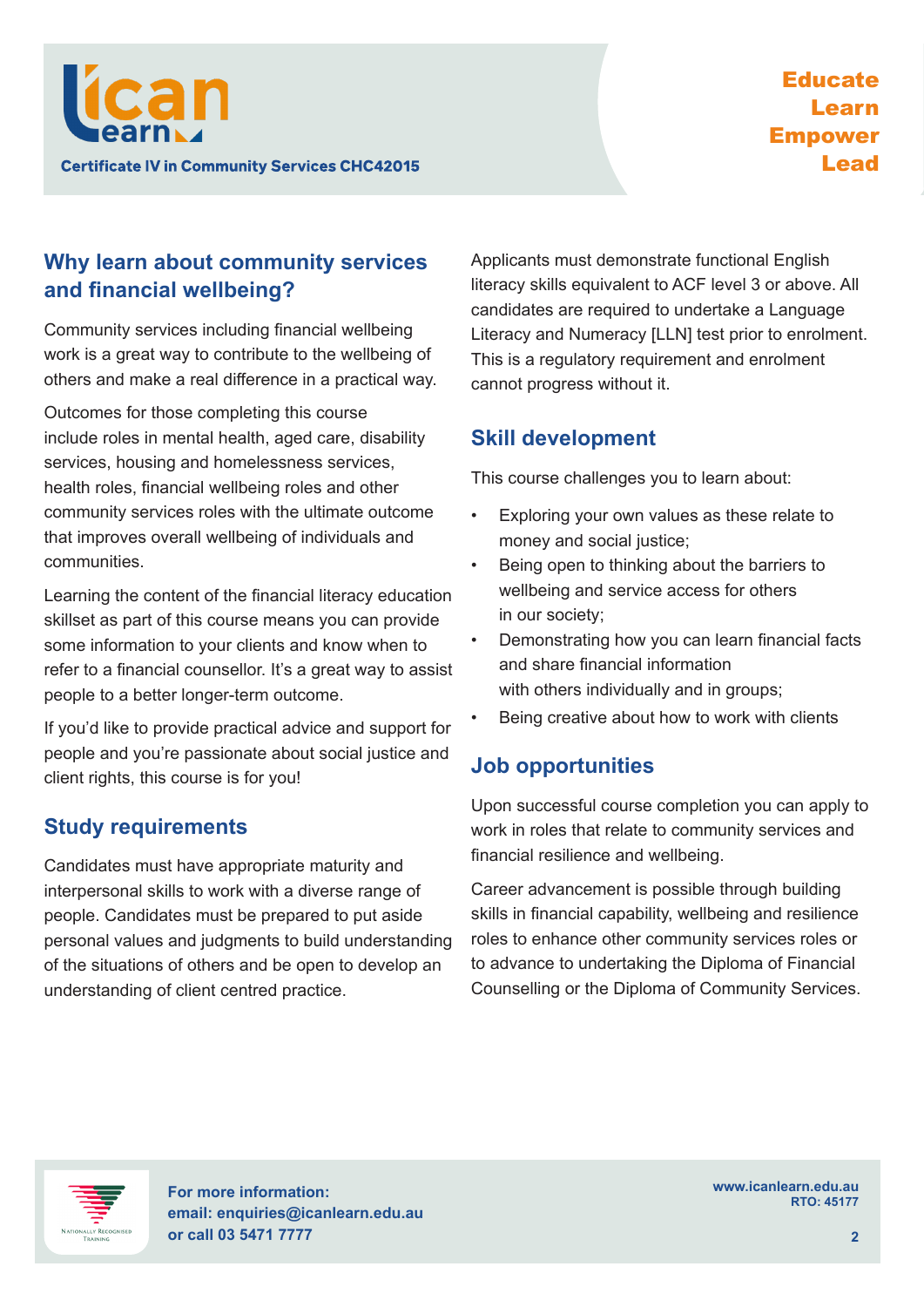

# **Our team**

### **Administration & management**

We have a great administration team that handles all enquiries and student communication relating to enrolment and outcomes. The administration team assists students to problem solve and handles process relating to your student journey. Our managers assist you to get the best course and meet your education needs.

To get in touch with a member of the administration team, email administration@icanlearn.edu.au

For enquiries outside of course enrolments, email enquiries@icanlearn.edu.au

#### **Teachers**

Our teachers are experts in the subjects they teach and provide a professional learning environment, access to resources and are the touch point for the student if they have any problems.

All teachers are experienced financial counsellors, financial capability workers and teachers. Teachers undertake annual professional development, and all have qualifications in Training and Assessment.

Management staff have higher Vocational Education and Training qualifications. Our educators have other qualifications in social work, health and other key areas.

The teachers are supported by the Teaching, Learning and Course Coordinator and a competent management team.

### **The course**

The Certificate IV community services [CHC42015] includes units that give the graduate a working understanding of how to support consumers in the community in a variety of settings. ICAN Learn includes three units in financial literacy education which make up the Financial Literacy Education Skillset which is required for people who want to pursue a career in financial capability, resilience and wellbeing.

The three financial literacy education units [CHCEDU005, CHGCEDU006 and CHCEDU007] prepare the student to understand barriers to financial wellbeing, identify their own values and ethics relating to money and financial wellbeing and to learn about financial rights and responsibilities through exploring credit and debt in Australia.



**For more information: email: enquiries@icanlearn.edu.au or call 03 5471 7777 3**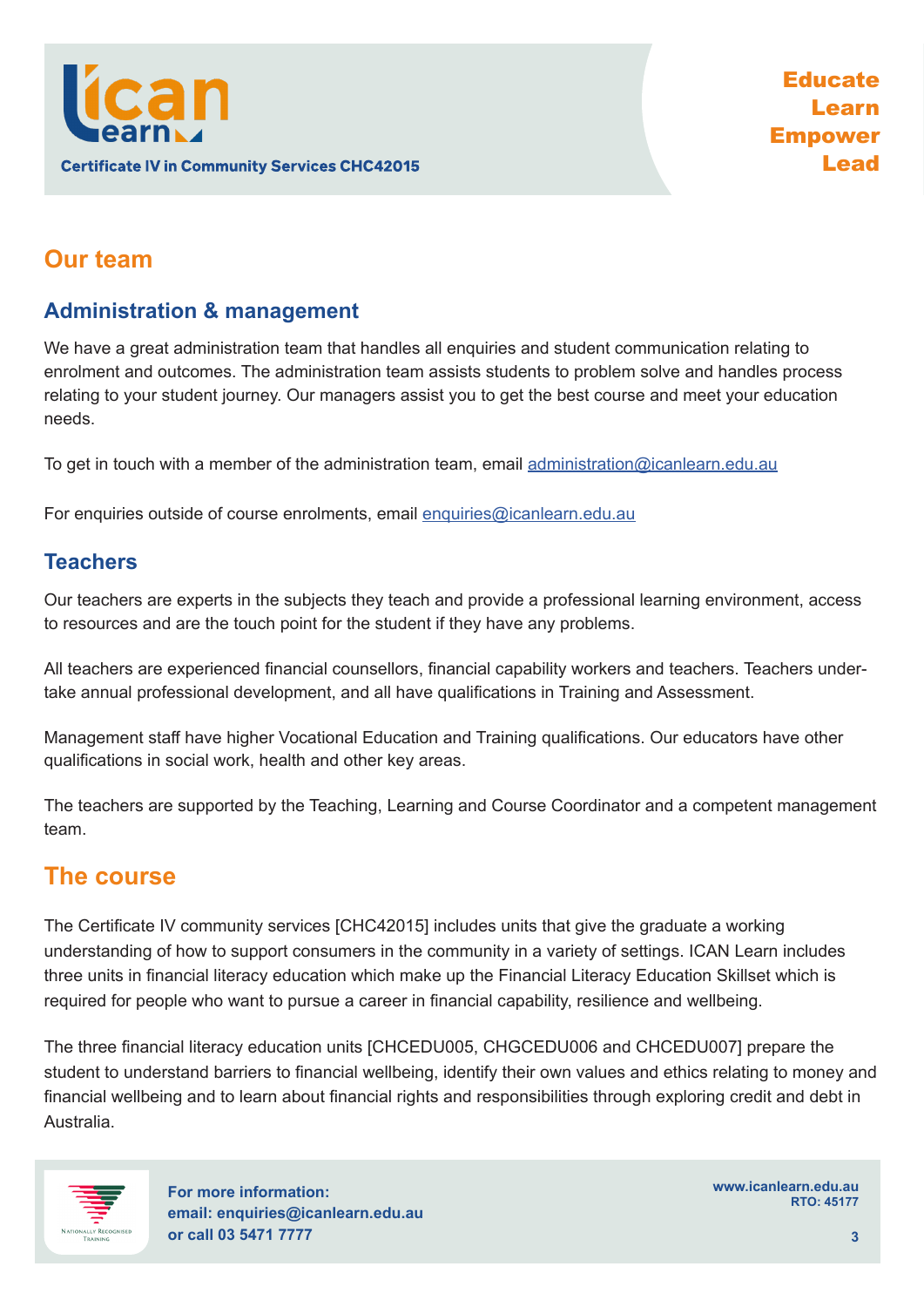

The remainder of the course assists the participant to understand the nature of community services and ways to advocate for and provide support to consumers accessing community services in a variety of settings.

Many people from low-socioeconomic backgrounds are marginalised and are not afforded their rights as consumers and members of society.

ICAN Learn strives to give you the best learning experience possible through our teachers, all of whom are experienced in community services work and have significant understanding of and experience in financial capability and related roles. They are able to provide insight into the role and the breadth of community services work. ICAN Learn teachers provide study support throughout all aspects of the course and facilitate a variety of ways to learn.

ICAN Learn prides itself on our approach to real education linked to the community services, financial capability and financial counselling industry. Our learning model is focused on a mentoring approach to ensure the student can get assistance at any time to achieve the best learning outcomes.

ICAN Learn expects you to commit to the learning process and that you will communicate challenges that risk success, should these arise, to enable us to assist you to jump those hurdles. We pride ourselves in assisting you to achieve success!

### **Competency based training**

The community services training package supports competency based training. This means that the student can work with the teachers to become competent. Competence refers to the consistent application of knowledge and skill to the standard of that profession in the workplace. Anyone completing a competency based skillset should be able to apply their knowledge in a work environment on course completion.

People who complete this qualification will have:

- 1. Theoretical and practical knowledge and skills for work in the related area and/or further learning.
- 2. Factual, technical, procedural and some theoretical knowledge about a specific area of work and learning.
- 3. A range of cognitive, technical and communication skills to:
	- complete routine work activities
	- provide and transmit solutions to predictable and sometimes unpredictable problems
- 4. Ability to apply knowledge and skills in an autonomous way.



**For more information: email: enquiries@icanlearn.edu.au or call 03 5471 7777 4**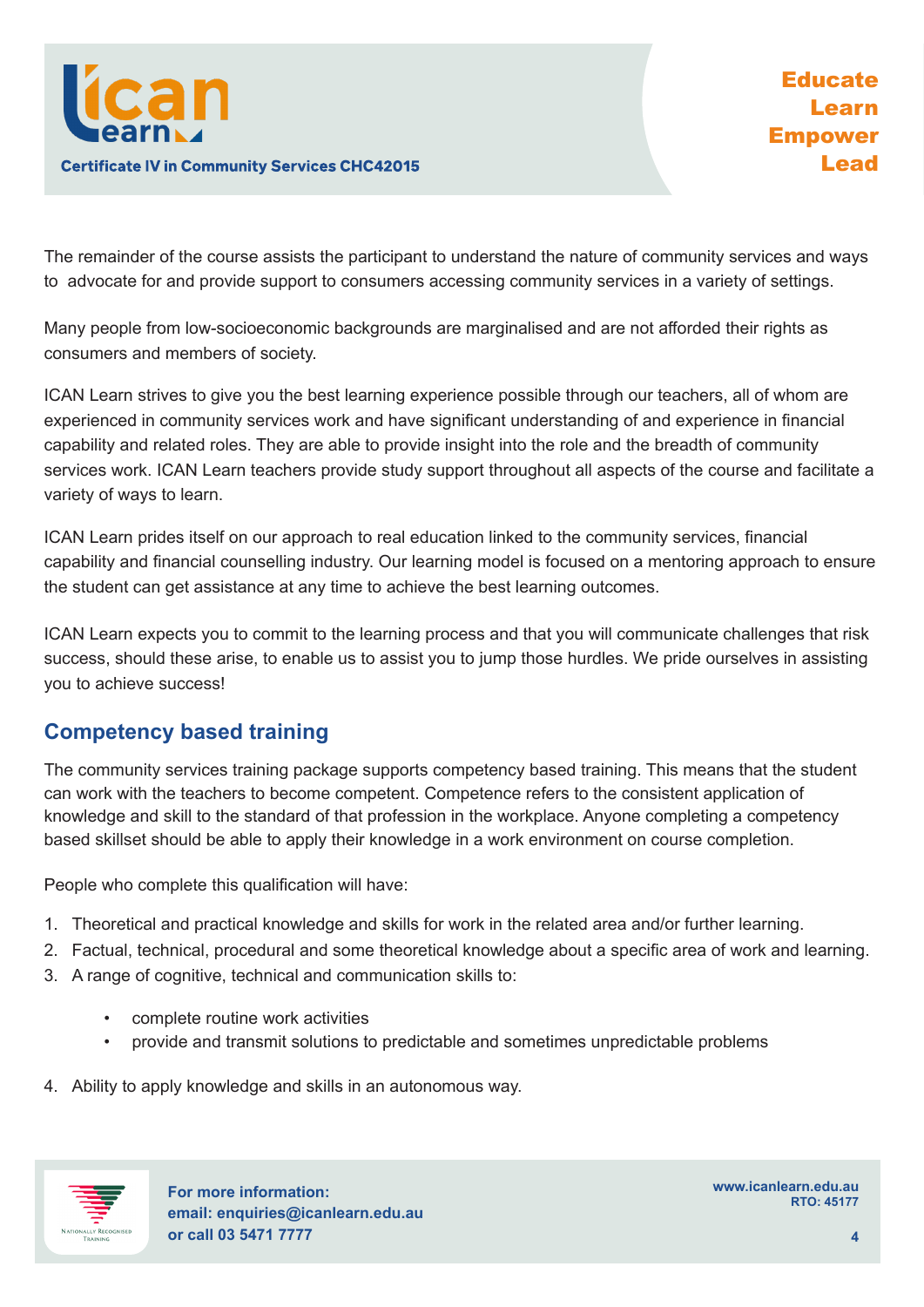

# **What else do you need to use and develop during this course?**

#### **Verbal and non-verbal expression and understanding**

Students must use, respond to and be aware of verbal and non-verbal communication throughout the course. These are skills used every day in financial counselling and allow the development of client relationships to ensure positive outcomes whilst maintaining dignity and unconditional positive regard.

Students selected for this course will demonstrate an awareness of non-verbal communication such as: eye contact, gestures, facial expression, speaking volume, tone of voice, proximity and verbal turn-taking. These skills are crucial when undertaking Learning in the Workplace activities.

#### **Computer skills**

ICAN Learn uses a significant amount of computer technology [e.g. all assessment is on an online platform; the student is required to access and interact with this and other technology]. Students are expected to be able to use a computer and associated software for their studies to engage in learning and assessment. This is not limited to the skills below- which relate to reading, writing and comprehension, but also to skills that include computer processes such as upload, download and use of Word and Excel functions.

#### **Reading**

You will be able to read and understand a range of written material in differing forms from a variety of sources such as: on screen material, image-based and sign/symbol-based texts. The ability to read, understand and interpret written information is fundamental for the delivery of client support services.

#### **Writing**

You will be required to have a good command of written English. [This refers not to the physical act of writing but rather to understanding the written content and writing answers to questions which can be applied to the client situation].

#### **Numeracy**

You will be able to correctly analyse, accurately apply and interpret numerical data for classroom based, assessment and tasks which lead to the ability to assist clients to create a budget. This involves minor calculations.

#### **Concentration, memory and problem solving skills**

You will be able to retain information from classroom based learning and apply this to assessment tasks. Concentration is required consistently throughout classroom and assessment based activities.

#### **Mental Wellness**

You must be mental well to successfully complete this course. This means that you commit to a state of wellbeing and can realise your own abilities or potential, can cope with the normal stresses of life and can work productively and fruitfully. It means that you can moderate your behaviour to adjust to classroom learning where there are regular challenging concepts.

If you have periods of being mentally unwell, we ask that you self-identify and seek assistance from ICAN Learn staff to prevent impact on studies and workplace-based client interactions.



**For more information: email: enquiries@icanlearn.edu.au or call 03 5471 7777 5**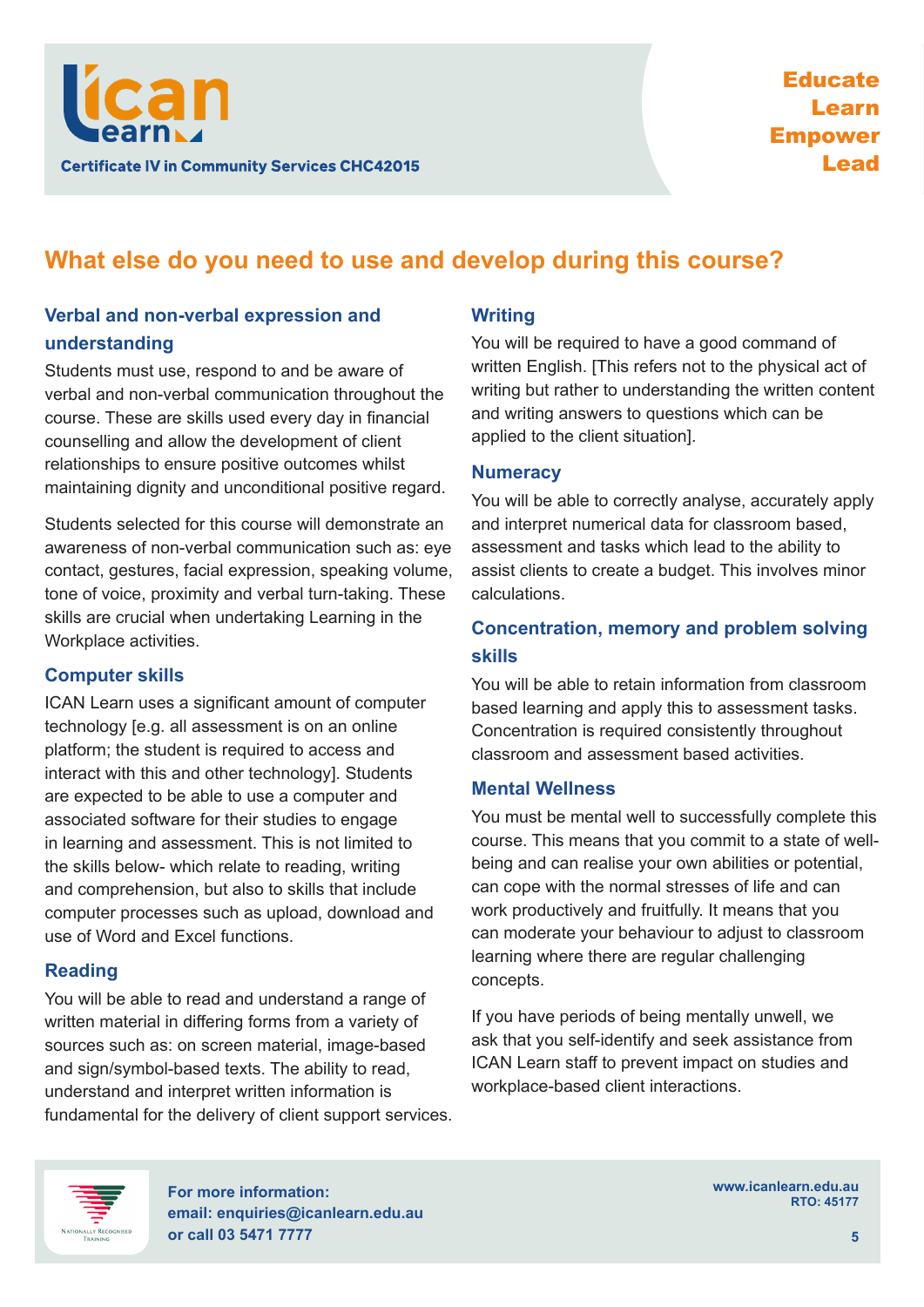

# **Course Structure**

The Certificate IV community services is a competency based Vocational Education course that has 15 units of study. Information about the course framework can be found on https://training.gov.au/Training/Details/CHC42015

Information about the financial literacy education units that are part of this course can be found on https://training. gov.au/Training/Details/CHCSS00077

| <b>Cluster</b>          | <b>Week</b><br><b>Number</b> | <b>Date</b> | <b>Unit Code</b>                 | <b>Unit Name</b>                                                                                               | Time (QLD)    |
|-------------------------|------------------------------|-------------|----------------------------------|----------------------------------------------------------------------------------------------------------------|---------------|
| Intro                   | $\mathbf{1}$                 | 26.07.22    | Induction to course/expectations |                                                                                                                | 0930 - 1130   |
| <b>Cluster</b>          | <b>Semester 1</b>            |             |                                  |                                                                                                                |               |
| 1                       | 2                            | 02.08.22    | CHCEDU005                        | Work with clients to identify financial literacy education needs                                               | $0930 - 1530$ |
|                         | 3                            | 09.08.22    | CHCEDU006<br>CHCEDU007           | Improve clients' fundamental financial literacy skills.<br>Provide group education on consumer credit and debt | $0930 - 1530$ |
|                         | 4                            | 16.08.22    |                                  |                                                                                                                | $0930 - 1530$ |
|                         | 5                            | 23.08.22    |                                  |                                                                                                                | $0930 - 1530$ |
| $\overline{2}$          | 6                            | 13.09.22    | HLTWHS003                        | Maintain work health and safety                                                                                | $0930 - 1530$ |
|                         | 7                            | 20.09.22    | CHCPRP001                        | Develop and maintain networks and collaborative partnerships                                                   | $0930 - 1530$ |
|                         | 8                            | 27.09.22    |                                  |                                                                                                                | $0930 - 1530$ |
| $\overline{\mathbf{3}}$ | 9                            | 11.10.22    | CHCADV001                        | Facilitate the interests and rights of clients                                                                 | $0930 - 1530$ |
|                         | 10                           | 18.10.22    |                                  |                                                                                                                | $0930 - 1530$ |
|                         | 11                           | 25.10.22    | CHCADV002                        | Provide advocacy and representation services                                                                   | $0930 - 1530$ |
|                         | 12                           | 01.11.22    |                                  |                                                                                                                | $0930 - 1530$ |
| 4                       | 13                           | 31.01.23    | CHCDIV001                        | Work with diverse people                                                                                       | $0930 - 1530$ |
|                         | 14                           | 07.02.23    |                                  |                                                                                                                | $0930 - 1530$ |
|                         | 15                           | 14.02.23    | CHCLEG001                        | Work legally and ethically                                                                                     | $0930 - 1530$ |
|                         | 16                           | 21.02.23    |                                  |                                                                                                                | $0930 - 1530$ |
| 5                       | 17                           | 07.03.23    | CHCCOM001                        | Provide first point of contact                                                                                 | $0930 - 1530$ |
|                         | 18                           | 14.03.23    |                                  |                                                                                                                | $0930 - 1530$ |
|                         | 19                           | 21.03.23    | CHCCOM002                        | Use communication to build relationships                                                                       | $0930 - 1530$ |
|                         | 20                           | 28.03.23    |                                  |                                                                                                                | $0930 - 1530$ |
| 6                       | 21                           | 18.04.23    | CHCSOH001                        | Work with people experiencing or at risk of homelessness                                                       | $0930 - 1530$ |
|                         | 22                           | 02.05.23    |                                  |                                                                                                                | $0930 - 1530$ |
|                         | 23                           | 09.05.23    | CHCCCS019                        | Recognise and respond to crisis situations                                                                     | $0930 - 1530$ |
|                         | 24                           | 16.05.23    |                                  |                                                                                                                | $0930 - 1530$ |
| $\overline{7}$          | 25                           | 06.06.23    | CHCCCS004                        | Assess coexisting needs                                                                                        | $0930 - 1530$ |
|                         | 26                           | 13.06.23    |                                  |                                                                                                                | $0930 - 1530$ |
|                         | 27                           | 20.06.23    | CHCCCS006                        | Facilitate individual service planning and delivery                                                            | $0930 - 1530$ |
|                         | 28                           | 27.06.23    |                                  |                                                                                                                | $0930 - 1530$ |
|                         | 29                           | 04.07.23    |                                  |                                                                                                                | $0930 - 1530$ |
|                         | 30                           | 11.07.23    |                                  |                                                                                                                | $0930 - 1530$ |